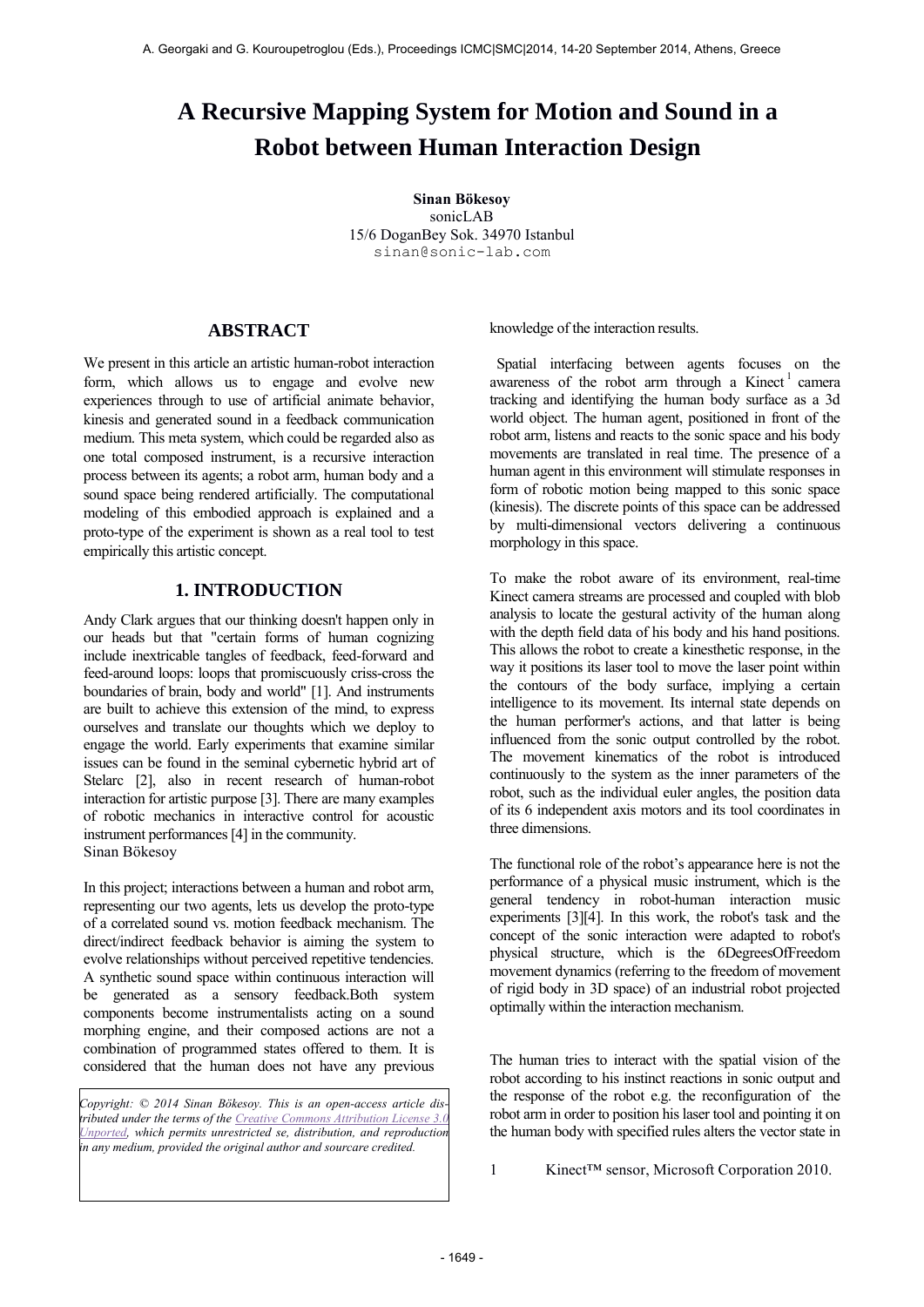the sonic space. Likewise a recursive feedback loop is formed up with the necessary interdependency between the elements. This builds also the creative momentum. The human agent's reactions to wanted sounds drives this change.

## **2. A CYBERNETIC CONFIGURATION**

One of the interests here is to investigate a certain human machine interaction situation in its physical form with an audible and visual emergence. The dynamical behavior is being shaped by the flow of decision and observation channels as remaining in the system and making it coherent but temporarily unfolding for its active operative agents. The kind of sensory data exchange and transformation of the system reconfigures the agent actions.

Our recursive structure is reminiscent to the triangular interaction process in Di Scipio's work [5] encapsulating the fundamentals of the cybernetic control theory [6]. On Figure 1, we do present the interaction mechanism of both systems. The recursive eco-systemic sound interaction of Di Scipio maintains the agents; human, computer hardware and the environment hosting the audible sound content within its room acoustics.

The human and the computer agent don't interact each other directly; they do interact with the acoustical host, they perceive the information propagated from it, process it and give their decision oriented sonic interaction back to the host. The host is invisible but the emergence become perceivable by the reactions of the DSP computer.

In our system, this host is being replaced by the 3D spatial environment; the human body spatial information, and in response to it the translated kinematic information of the robot with its inner dynamics, which is the most interesting quality of a 6DOF robot arm.

This mapping of the kinematics data in usable vector format will serve to the DSP computer to produce the emergent sonic process.





Again the human and the sound DSP hardware don't interact directly to each other. The sound space is being evaluated by the human. In a manner, he replaces the DSP hardware in Di Scipio's application. His actions involve a decision towards his preference in the sonic space transmitted as body gestures again sensed by the robot.

For a 6DOF robot arm, a linear movement produces nonlinear kinematic expressions to be solved for the robot axis configurations [7]. Therefore we can have benefit of complex layers of motion and sound space mapping, where for example the 3D tool coordinates of the robot can be mapped directly to the morphing pointer of sound space but the data from the axis configurations of the robot can alter the micro level parameters of the sound defined around the morphing pointer. Likewise we can combine various configurations.

# **3. THE INTERACTION COMPONENTS**

Industrial robots have certain kinematic algorithms where they can position the tip of their tool in a defined distance (or touch with it) to a work object, which is defined as a 3D geometry object. They do automatically arrange their axis manipulation in order to move their tool position with the appropriate orientation. Any path, defined with start and stop points on this work object will be traversed by the robot by successful interpolation of its tool position and orientation. (linear motion or joint motion [8].)

For our robot arm, a ABB IRB120, we have implemented a simple laser pointer tool, attached it to its gripper, which the robot can move precisely (0.01mm accuracy). Our aim is to move our laser tool by pointing it on the human body, namely by touching it virtually, on calculated curve paths inside the human body contour (Figure 2). The mechanism of this approach is explained in section 4.3.



*Figure 2. Blob analysis of the human body and the hand in separate planes. The red curve is the robot path inside the human body contour.* 

During this movement, its tool position and orientation changes by its intelligent algorithm. This arm movement has an anamorphic structure and esthetically appealing as an artificial motion design. The data, which can be retrieved from the robot motion dynamics is the 3D tool position, the 6 axis angles (in Euler angles) of the arm and the 3D joint positions of the 6 axis [8] (Figure 3). We use this multidimensional vector to transcribe it to our sound morphing engine in various configurations.

The robot responds also to the human hand/palm by tracking its position for a specific reason. When the hand is raised with the palm directed towards the robot as seen on Figure 2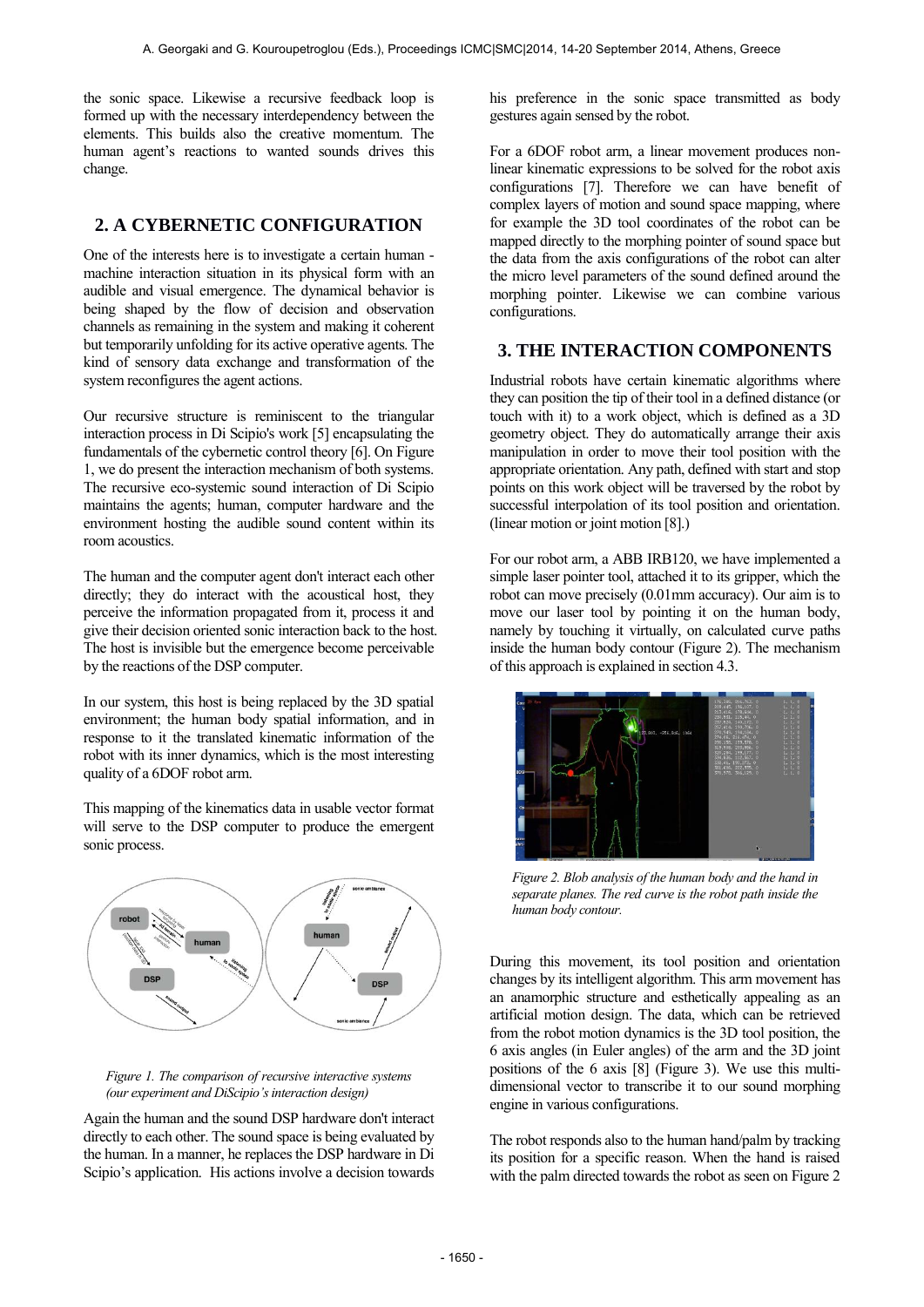with the violet blob contour, it is the moment where the human agent shows his preference about the sonic timbre quality. The robot moves the laser point to the blob centroid, and continues tracking it. There, the human can traverse the sonic space around this point of his preference. This is the only moment for the system where the human can directly manipulate the sound-morphing engine by still interfacing through the robot.



*Figure 3. The robot orients its tool at different configurations to approach the same point and the change in joint angles of the 6DOF arm is shown on the right.* 

The hand position serves as a new sound morphing reference state. When the hand leaves the scene, this point will be remembered as a reference vector state which represents a corner of the tetra-hadron (see Figure 4) and the action goes on in the new spanned sonic space.

The transformative processes which are changing the internal states of the robot, are the 3D world positioning of the body and the attempt of robot laser targeting on it, with the specified rules. The robots adaptive behavior to its surrounding (the spatial definition of the human body) interferes directly with the morphing sound engine, which again is evaluated by the human agent by his intuitive reactions.

#### **3.1 The Sound Morphing Engine**

We define a sound space, where each entity of this space can be addressed with a linear relation of its parameters. Each dimension of the entity vector may stand for a perceptual parameter, sonic characteristic (low or high level) or a parameter of the synthesis engine under hood. An efficient morphing process provides an optimum control space mapped to the sonic space, which it does render continuously [9]. We have chosen the Cosmosf stochastic synthesizer with its 3D morphing engine [10], which has a spherical representation of its morphing tool and the sonic entities inside in 3D visuals, hence offering a corresponding environment to map the 6DOF movement data of the robot. (see Figure 4).

In Cosmos f, one can define a preset which includes 100s of parameters of its synthesis engine as the snapshot of the current parameter space. The morphing engine can calculate a morphing pointer as the euclidian distance between for defined presets of Cosmos f as being the morphing reference points in the parameter space.



*Figure 4: A sound morphing tool representing the state of the morphing pointer within a sphere and between 4 reference vectors (corners of a tetra-hadron).* 

The morphing pointer points to a multidimensional vector which continuously tranverses inside this parameter space, which can be visualized as a sphere. The 4 presets as the morphing reference states are represented as the corners of a tetra-hadron, which fits in this sphere (Figure 4). The white dots on Figure 4 are the discrete morphing states and therefore the parameter states of Cosmos frendering the sound space. The morphology is directly controlled through continuously altering of a 3D morphing vector pointer in the sonic space, which represents in our case a specific state of the underlying synthesis engine with hundreds of control parameters.



*Figure 5: A simple linear motion of the robot gripper causes complex non-linear axis angle transformation* 

The morphing becomes indeed the interpolation of these parameter states in real-time and with audio rate precision between the four reference preset states (corners of the tetrahadron). The robot tool coordinates are in 3D and can be easily translated to the polar coordinates of the morphing sphere and mapped as a vector pointer to trigger the morphology of the sound. On a previous research [11], we have tried to visualize the robot axis information in real-time as shown on Figure 5. The all 6 axis angles can be used here to map directly to a group of synthesis parameters of Cosmosƒ. This gives a narrower mapping field in the parameter space. However the attraction here is that the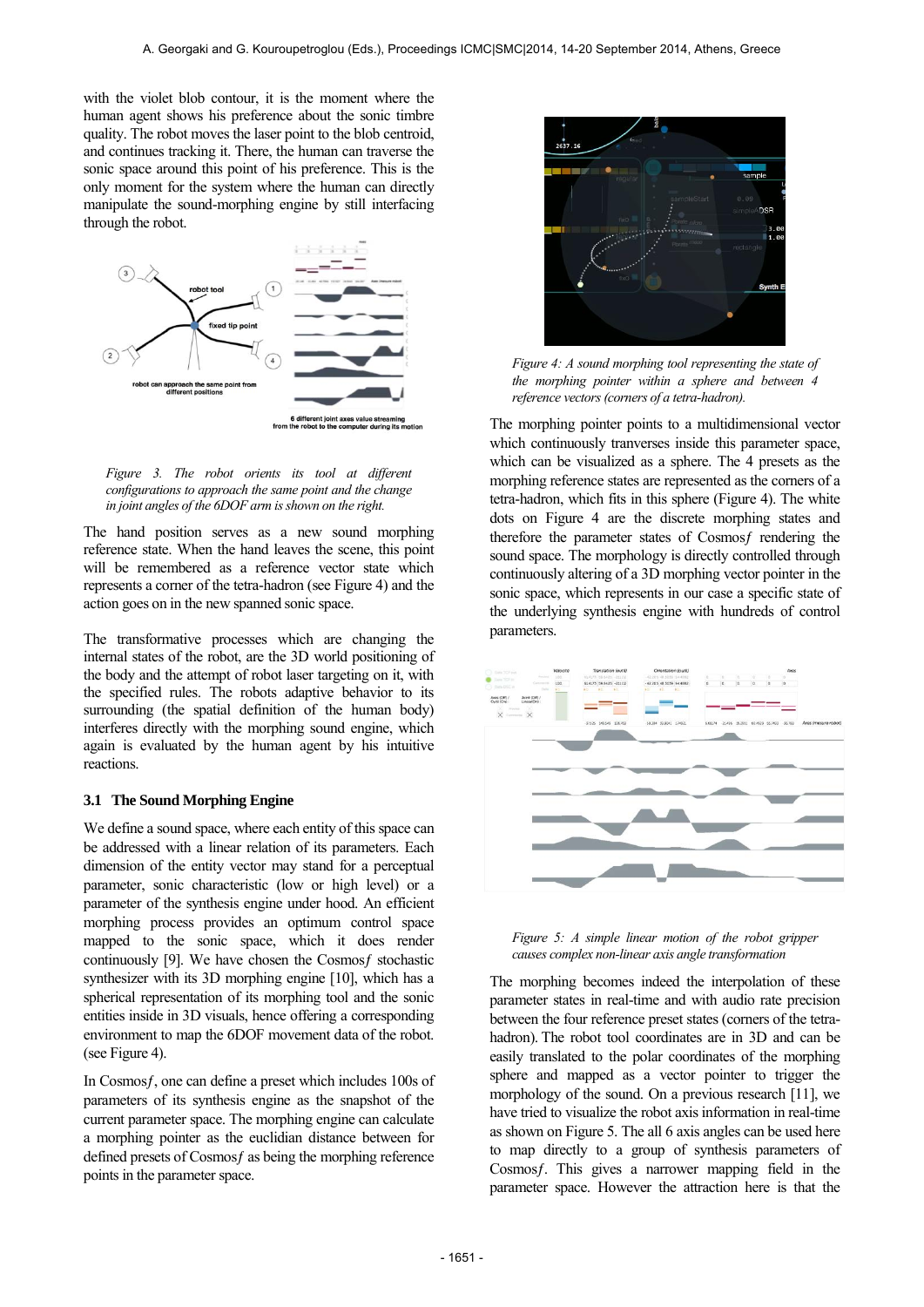robot delivers a non-linear data output from a linear movement of its gripper e.g. the laser tool, this hidden quality becomes audible through out this mapping process between the axis angles and the chosen Cosmos f parameters. The software responds finally by pointing to the sonic space with reference vectors mapped through the interaction of the robot arm and the human body. This spatial interaction in real world will be heard as a sonic travel in continuum through out the sound space.

### **3.2 The human agent**

Galeet BenZion asserts that kinesthetic and tactile learning are separate learning styles, with different characteristics [12]. She defined kinesthetic learning as the process that results in new knowledge (or understanding) with the involvement of the learner's body movement. In our case, the human and the robot are not in touch but physically aware of their spatial existence. The human existence provides the data for the robot to evaluate and move its tool so that the laser perfectly points on the target of 3D sensed terrain field.

The laser of the robot will be pointing on random paths to his body surface. The human while listening to the sound space can move and alter the terrain field, therefore interact indirectly with the morphing pointer generated by the laser tool coordinates and robot joint kinematics. The human learns about the qualities of the sonic space; the synthesis method and the mapping process is unknown to him. The human also can interact with the robot by holding his palm towards to robot the way he can alter the reference preset vectors in the sound space towards his preferred choice. Likewise the sonic space will be narrowed according to the target preferences of the human. This is a direct manipulation possibility of the system with an exterior input.

# **4. HARDWARE HOOK UP**

The system structure can be categorized as following;

#### **4.1 3D environment scan**

For this purpose, the popular Kinect camera has been used and attached to the bottom part of the robot such as the robot tool, the work object (human body) and the Kinect coordinate system matches. (see Figure 6). They look towards the same x-y plane while the z-axis being the depth field of Kinect and also the axis where the robot is moving its laser tool towards the human agent. The Kinect camera provides a depth field of 640X480 resolution in 30fps guaranteed; and within the programming environment Openframeworks<sup>2</sup>, one can apply the blob analysis for detecting the necessary contour information with the OpenCV $3$  library (see Figure 2). The 3D terrain data obtained by the Kinect camera is transformed into a work object for the robot where

3 www.opencv.org

it is using his laser tool to target on. Likewise we can keep the interest of the robot inside the body contours of the human, extract the centroid information from the palm contours of the human,  $+/-$  2mm. accuracy depth information for adjusting the robot tool and the work object (human body) z-axis coordinates on the robot side. All the 2D points which we see on the RGB camera output of Kinect are represented in 3D world coordinates and being sent to the robot for as targeting assistance.



*Figure 6: The orientation of the x,y,z axis for the robot tool and the work object,.* 

#### **4.2 Robotic motion path**

The computer software controlling the robot generates dynamic 3D curve data spanned inside the human body contour. The points of the curve should be reachable for the robot. When the body moves, the blob contour will change and the curve will adapt itself, brake into multiple parts etc, (see Figure 2) so that the segments remain inside the body contour. The curve data and the centroid data of the hands (if available) will be updated continuously.

#### **4.3 Laser tool and targeting**

The robot holds a laser tool (Figure 6), which it can turn on and off and point in real 3D world coordinates with a dedicated algorithm. Industrial robots do usually operate on surfaces with their tools attached to their hand. The robot will be given the definition of the surface (called work object) by its programming tools and it can position its tool by calculating the necessary kinematics (positioning in Cartesian coordinates/orientation in Euler angles) by itself to move smoothly along the surface [8]. But in our case; the surface, which is the human body, is not directly being touched and it is a dynamically changing one. The terrain data is being updated with the Kinect 3D scan and the robot has to adapt itself to this change of the surface. Therefore we change the *z* axis definition of the work object in the robot program according to the data coming from the Kinect in following steps;

<sup>2</sup> www.openframeworks.cc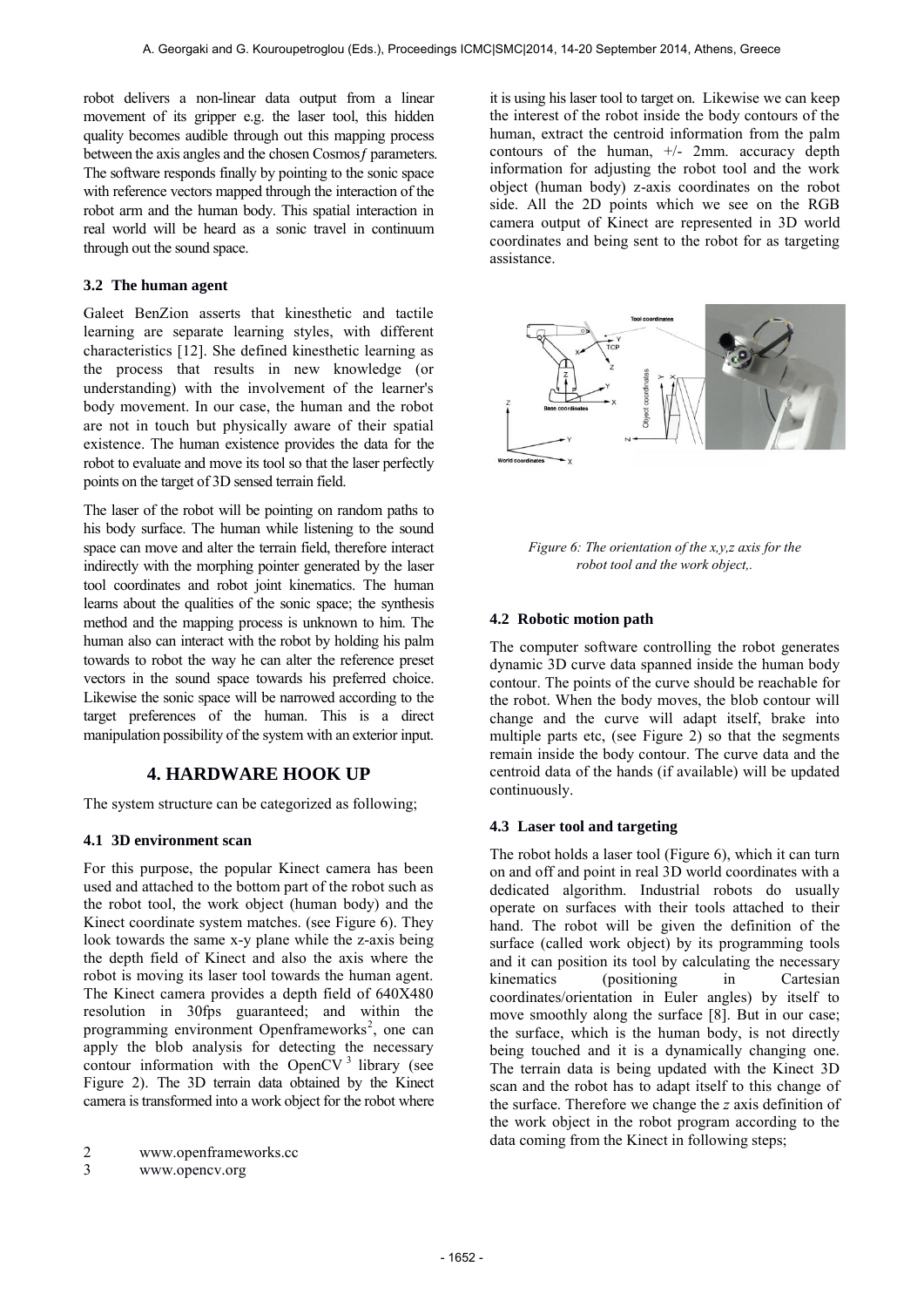- The robot will be given its next path to follow on the human body as 3D point data.

- The work object *z* coordinate is updated according to the 3D point target and the laser tool will be given a virtual length, long enough that the distance between the tool *z* coordinate and the target point *z* coordinate can be covered by the movement of the robot arm on the *z* axis.

- With the virtual length given to the laser tool and having the work object *z* coordinate updated, the robot achieves a 'touching' gesture on the body movement with the laser pointing on the target.

- The complex kinematics data as a result of the movement of the robot gives the unpredictable output as tool coordinates, orientation, and robot joint data being used for the mapping process.

#### **4.4 Data Exchange**

There is an adequate communication protocol to maintain an efficient flow of parameters in real time and continuously. We have implemented a circular buffer for the data read/write operation between the visual analysis and the robot control application. The data exchange between system components will is structured as following;

- OSC<sup>4</sup> transfer between the visual analysis application (Kinect) and the robot driving software following the UDP protocol.

- TCP/IP connection between the robot and the robot driving software. Also a serial communication is possible between the two. The 3D coordinates of the tool and the 6 joint angle data is transferred as a RawBytes package all together.

- OSC transfer between the robot driving software and the audio morphing software.

We do need just one notebook computer running all the applications to drive the system. The robot receives the Kinect depth field data for its laser tool and the curve path it should follow with a RawBytes package transfer in 1024bytes at once.

## **5. PRELIMINARY RESULTS**

We have seen another example of how to interact a human with a robot and establish a successful awareness between the agents in spatial dimensions. We have tried to document this proto-type as a paradigm in a system-theory view where a recursive loop between the output and defined inputs cause the creative development. It becomes a possible observation of a multi layered feedback mechanism serving as a real world environment of informational and sensory landscape. We state that the supplementary information as in feedback form does approach us gradually at the consciousness of the hidden values of the system. If our mind can experience new aspects of this physical environment, this very physical environment we do create reconfigures our creative capacity as well. Some improvements are already in schedule. From

the development of the live performance arose the necessity to improve the motion path complexity showcasing a more attractive and intelligent response to the changes in its 3D environment. Response to human body in terms of cognition of its separate parts is possible through the Kinect SDK. Choosing the target points and drawing intelligent paths on the body surface will be developed further. The 6DOF robot arm motion already has its intelligent motion mechanism inherent, but we do try to augment it according to the sensory inputs that it receives.

Another point to consider is; choosing the robot targets and positions according to some prior or developed knowledge of the sound field, which it does influence. (memory/learning mechanism). This implies a two-sided enhancement where the robotic motion will be enhanced by the improved knowledge of its environment it does interact with. As stated, the human has no previous knowledge about the sound field but his cognitive responses develop quickly a memory based on his heuristic decisions; driving the sound space towards its preference.

## **6. REFERENCES**

- [1] A. Clark, *Supersizing the Mind*. Oxford University Press, ISBN 9780195333213, 2008.
- [2] Stelarc, *The Monograph*. MIT Press, 2005.
- [3] Buch, P. Coussement, L. Schmidt, "playing robot, an interactive sound instalation in human-robot interaction design for new media art" in *Proc. of the NIME conference* , Sdyney, Australia, 2010.
- [4] A. Kapur, "et al. The Machine Orchestra" in *Proc. Int. Computer Music Conference*, New York City, 2010.
- [5] A. DiScipio, "Sound is the Interface" *Journal Organised Sound*, vol. 8, no. 3, pp. 795-825, 2003.
- [6] N. Wiener, *Cybernetics (Control and Communication in the Animal and the Machine).* MIT Press, Cambridge MA, 1948,1961.
- [7] P. Melin, O. Castillo, *Modeling Simulation and Control of Non-linear Dynamical Systems.* Taylor & Francis, ISBN 0-415-27236-X, 2002.
- [8] *Technical Reference Manual, Rapid Instructions, Functions and Data Types*, ABB Robotics, SE-721 68 Vasteras, 2012.
- [9] M. Caeteno, N. Osaka, "A Formal Evaluation Framework for Sound Morphing" in *Proceedings of the ICMC conference,* Lubliana, Slovenia, 2012.
- [10] S. Bokesoy, "Development of a Morphing Tool for the Cosmosf Synthesizer" in *Proceedings of the Journees Informatique Musicale Conference* , Paris, France, April 2013.
- [11] Jacqumin G., Coduys T., "Partitions retroactives avec Iannix" in *Proceedings of the Journees Informatique Musicale Conference* , Bourges, France, April 2014.